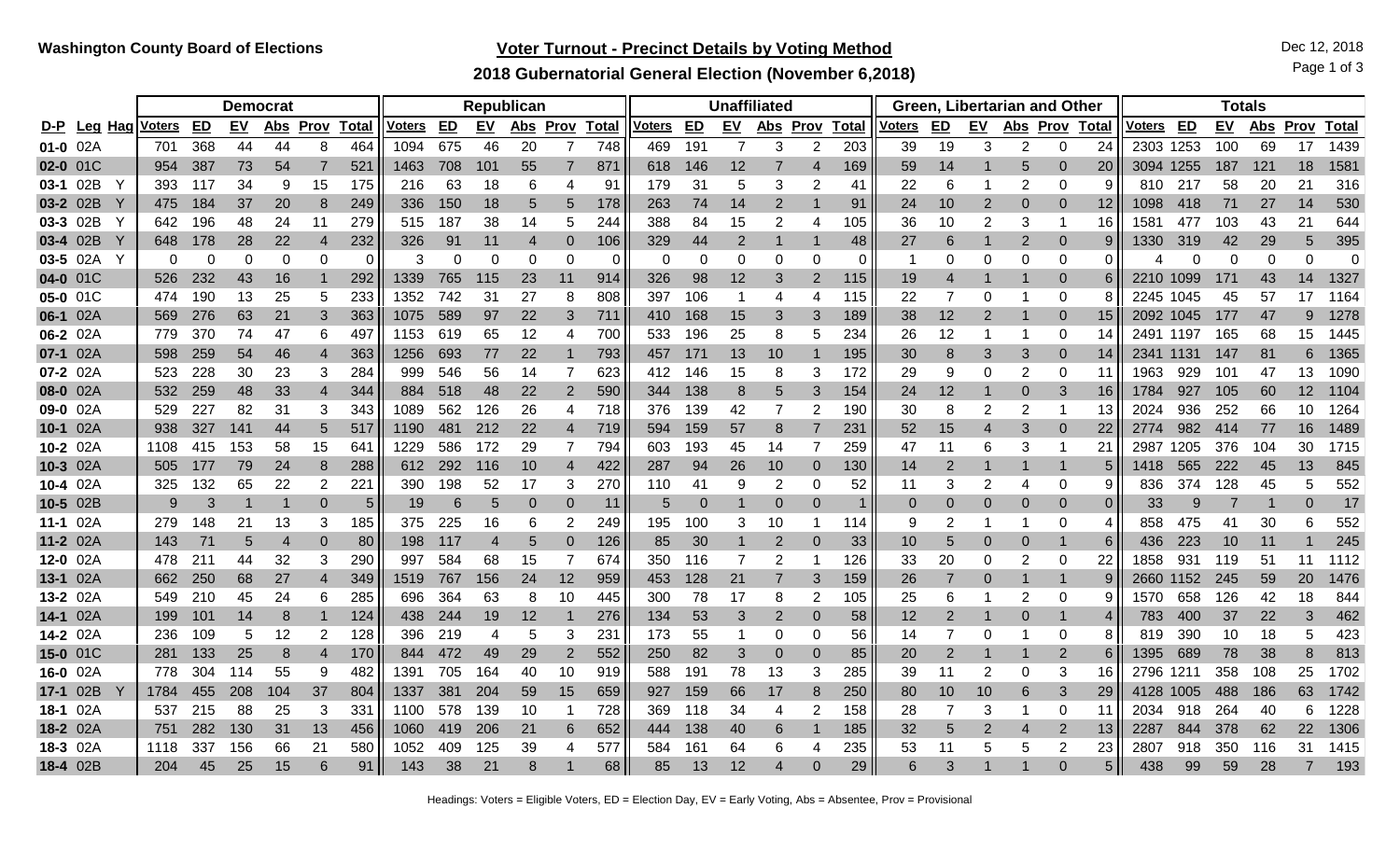# **Voter Turnout - Precinct Details by Voting Method Decision Control Decision Control Dec 12, 2018**

Page 2 of 3

### **2018 Gubernatorial General Election (November 6,2018)**

|          |            |               |     | <b>Democrat</b> |            |             |              |        |      |           | Republican |          |              |               |                 |           | <b>Unaffiliated</b> |             |              |               |    |           | Green, Libertarian and Other |             |                 | Totals        |           |           |            |             |              |  |
|----------|------------|---------------|-----|-----------------|------------|-------------|--------------|--------|------|-----------|------------|----------|--------------|---------------|-----------------|-----------|---------------------|-------------|--------------|---------------|----|-----------|------------------------------|-------------|-----------------|---------------|-----------|-----------|------------|-------------|--------------|--|
| D-P Leg  | <u>Hag</u> | <u>Voters</u> | ED  | <u>EV</u>       | <u>Abs</u> | <b>Prov</b> | <b>Total</b> | Voters | ED   | <u>EV</u> | <u>Abs</u> | Prov     | <b>Total</b> | <b>Voters</b> | ED              | <u>EV</u> | <u>Abs</u>          | <b>Prov</b> | <b>Total</b> | <u>Voters</u> | ED | <u>EV</u> | <u>Abs</u>                   | <u>Prov</u> | <b>Total</b>    | <u>Voters</u> | <u>ED</u> | <b>EV</b> | <u>Abs</u> | <u>Prov</u> | <b>Total</b> |  |
| 19-0 02A |            | 505           | 257 | 53              | 25         | 9           | 344          | 962    | 584  | 50        | 12         |          | 654          | 340           | 143             | 20        |                     |             | 172          | 29            |    |           |                              |             |                 | 1836          | 992       | 125       | 45         | 19          | 1181         |  |
| 20-0 02A |            | 377           | 189 | 38              | 12         |             | 241          | 861    | 489  | 57        |            |          | 560          | 285           | н.              |           |                     |             | 131          | 15            |    |           |                              |             |                 | 1538          | 799       | 106       | 25         |             | 936          |  |
| 21-1 02B |            | 961           | 360 | 145             | 50         | 12          | 567          | 869    | 40٬  | 102       | 26         | 6        | 535          | 487           | 151             | 36        | 3                   |             | 192          | 45            |    |           |                              |             |                 | 2362          | 929       | 286       | 80         | 20          | 1315         |  |
| 21-2 02B |            | 785.          | 334 | 94              | 40         |             | 479          | 710    | 325  | 76        | 22         |          | 427          | 418           | 13              | 26        | 9                   |             | 154          | 31            |    |           |                              |             | 13 <sub>1</sub> | 1944          | 177       | 200       | 74         | 22          | 1073         |  |
| 21-3 02B |            | 479.          | 215 | 78              | 37         |             | 337          | 394    | 197  | 65        | 12         |          | 278          | 213           | 55              | 29        | 5                   |             | 94           |               | b  |           |                              |             | 10              |               |           | 75        | 55         | 17          | 719          |  |
| 22-1 02B |            | 956           | 243 | 72              | 21         |             | 353          | 438    | 16   | 42        |            |          | 168          | 532           | 67              |           | 3                   |             | 85           | 59            | 9  |           |                              |             | 14              | 1985          | 435.      | 127       | 30         | 28          | 620          |  |
| 22-2 02B |            | 871           | 312 | 85              | 36         | 14          | 447          | 568    | 227  | 65        | 10         |          | 304          |               |                 | 34        | 11                  | 6           | 168          |               |    |           |                              | 3           | 14              | 1878          | 663       | 185       | 60         | 25          | 933          |  |
| 23-0 01C |            | 810           | 274 | 91              | 31         | 6           | 402          | 1970   | 960  | 196       | 31         |          | 1194         | 637           | 154             | 40        | 6                   |             | 202          | 46            | 13 |           |                              | $\Omega$    | 18              | 3463          | 1401      | 327       | 73         | 15          | 1816         |  |
| 24-1 02A |            | 154           | 60  | 20              |            | З           | 91           | 230    | l 10 | 23        |            |          | 141          | 04            | 29              | 3         |                     |             | 33           | 13            |    |           |                              | O           |                 | 50            | 203       | 47        | 14         |             | 272          |  |
| 25-1 02B |            | 575           | 144 | 35              | 20         | 16          | 215          | 148    | 27   | 12        |            |          | 46           | 205           | 18              | 6         | 3                   |             | 30           | 22            |    |           |                              |             |                 | 950           | 191       | 53        | 29         | 20          | 293          |  |
| 25-2 02B |            | 1149          | 323 | 85              | 47         | 19          | 474          | 691    | 247  | 58        | 12         |          | 323          | 593           | 26              | 23        | 10                  |             | 163          | 57            | 13 |           |                              |             | 16.             | 2490          | 709       | 169       | 69         | 29          | 976          |  |
| 25-3 02A |            | 35            | 16  |                 |            | 0           | 20           | 20     | 8    |           | $\Gamma$   | $\Omega$ | 9.           | 18            | 9               |           | 0                   |             | 9            |               |    |           | $\Omega$                     | $\Omega$    |                 | 73            | 33        |           |            |             | 38           |  |
| 25-4 02B |            | 965           | 322 | 13              | 30         |             | 472          | 664    | 305  | 54        |            |          | 375          | 414           | 97              | 26        | 6                   |             | 131          | 38            | 10 |           |                              | 2           | 16.             | 208           | 734       | 195       | 49         | 16          | 994          |  |
| 26-1 02A |            | 786           | 281 | 51              | 36         |             | 371          | 982    | 469  | 74        | 28         |          | 579          | 425           | 108             | 20        |                     |             | 133          | 29            | b  |           |                              |             |                 | 2222          | 863       | 145       | 70         | 12          | 1090         |  |
| 26-2 02A |            | 629           | 259 | 76              | 35         |             | 377          | 823    |      | 96        |            | 10       | 525          | 385           | 136             |           |                     |             | 155          | 34            |    |           |                              |             | 15.             | 187           | 812       | 193       | 49         | 18          | 1072         |  |
| 26-3 02A |            | 336           | 175 | 31              |            | 0           | 214          | 495    | 265  | 30        | 14         |          | 309          | 203           | 62              |           | 2                   |             | 71           | 14            | 8  |           |                              | $\Omega$    |                 | 1048          | 510       | 68        | 24         |             | 602          |  |
| 26-4 02A |            | 695           | 270 | 68              | 65         |             | 410          | 1053   | 489  | 117       | 53         |          | 662          | 383           | 108             | 26        |                     |             | 144          | 49            | 13 |           |                              |             | 24              | 2180          | 880       | 213       | 135        | 12          | 1240         |  |
| 27-1 02A |            | 775           | 323 | 156             | 47         | 12          | 538          |        | 583  | 225       | 36         |          | 851          | 453           | 164             | 56        | 16                  |             | 240          |               |    |           |                              |             | 16 I            | 2490          | 1081      | 437       | 104        | 23          | 1645         |  |
| 27-2 02A |            | 101'          | 386 |                 | 58         |             | 574          | 1210   | 643  | 123       |            |          | 792 II       | 539           | 18 <sub>1</sub> | 29        |                     |             | 221          | 40            |    |           |                              |             | 22              | 2800          | 1227      | 268       | 83         | 31          | 1609         |  |